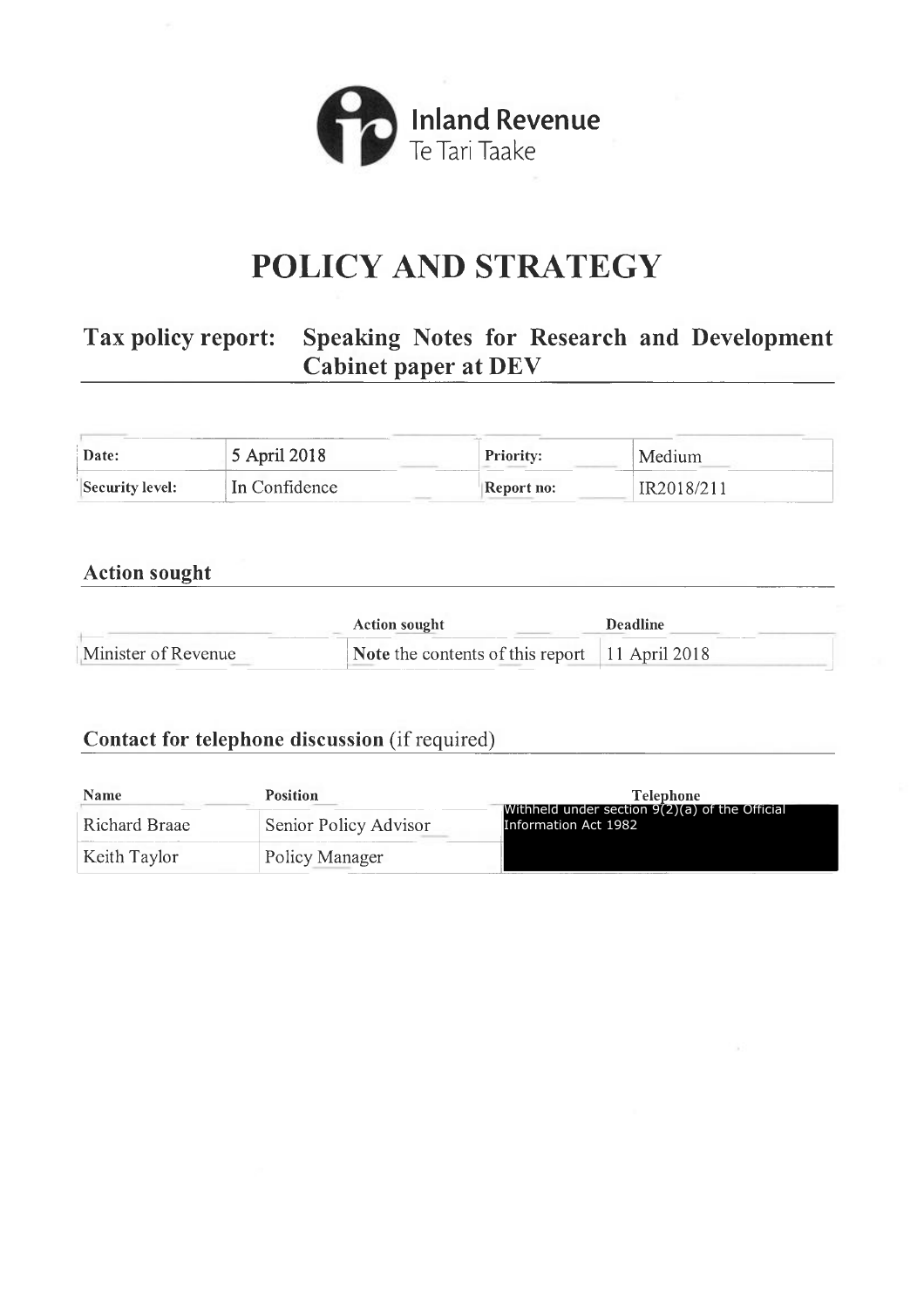#### *National Office*

Level 8 *55 Featherston Street POBox2198 Wellington 6140 New Zealand Telephone 04 890 1500 Facsimile 04 903 2413* 

POLICY AND STRATEGY *Te Wiihanga o te Rautaki me te Kaupapa* 

5 April2018

Minister of Revenue

# Speaking Notes for Research and Development Cabinet paper at DEV

#### Executive summary

1. Jointly with Min Woods, you are taking the Cabinet paper Research and Development Tax Incentive Discussion Document to the DEV Cabinet Committee on 11 April.

2. You are seeking approval to publish the Discussion Document *Fuelling Innovation to Transform our Economy* that will underpin consultation on the proposed R&D tax credit. The Discussion Document does not commit the Government to any policy, but it signals the parameters of Government's intended support for the research, science and innovation sector.

3. This report provides you with suggested answers to possible tax-related questions from your Cabinet colleagues.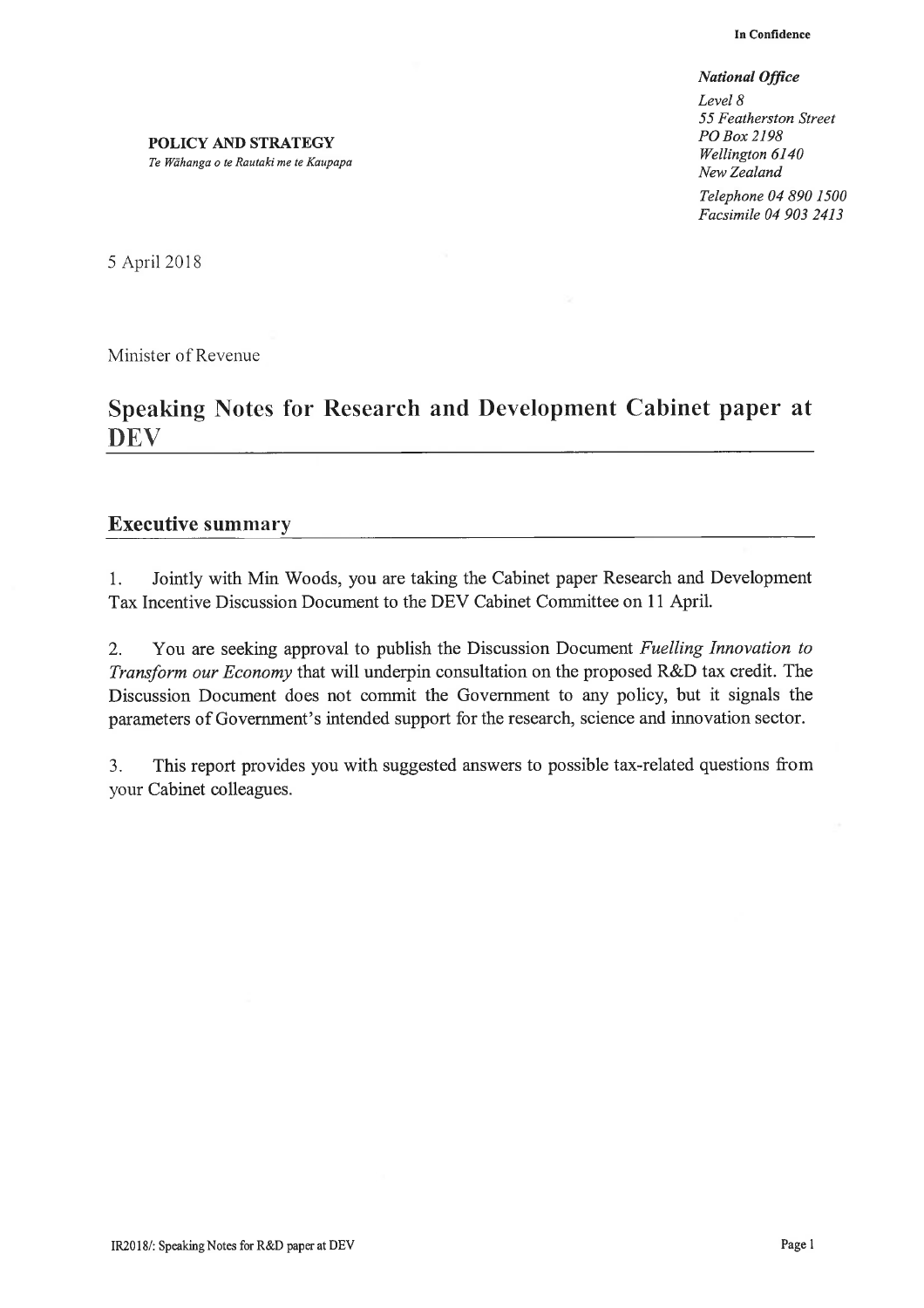### **Recommended action**

4. It is recommended you:

**Note** the contents of this briefing Withheld under section 9(2)(a) of the Official Information Act 1982

**Richard Braae**  Senior Policy Advisor Policy and Strategy

**Hon Stuart Nash**  Minister of Revenue I /2018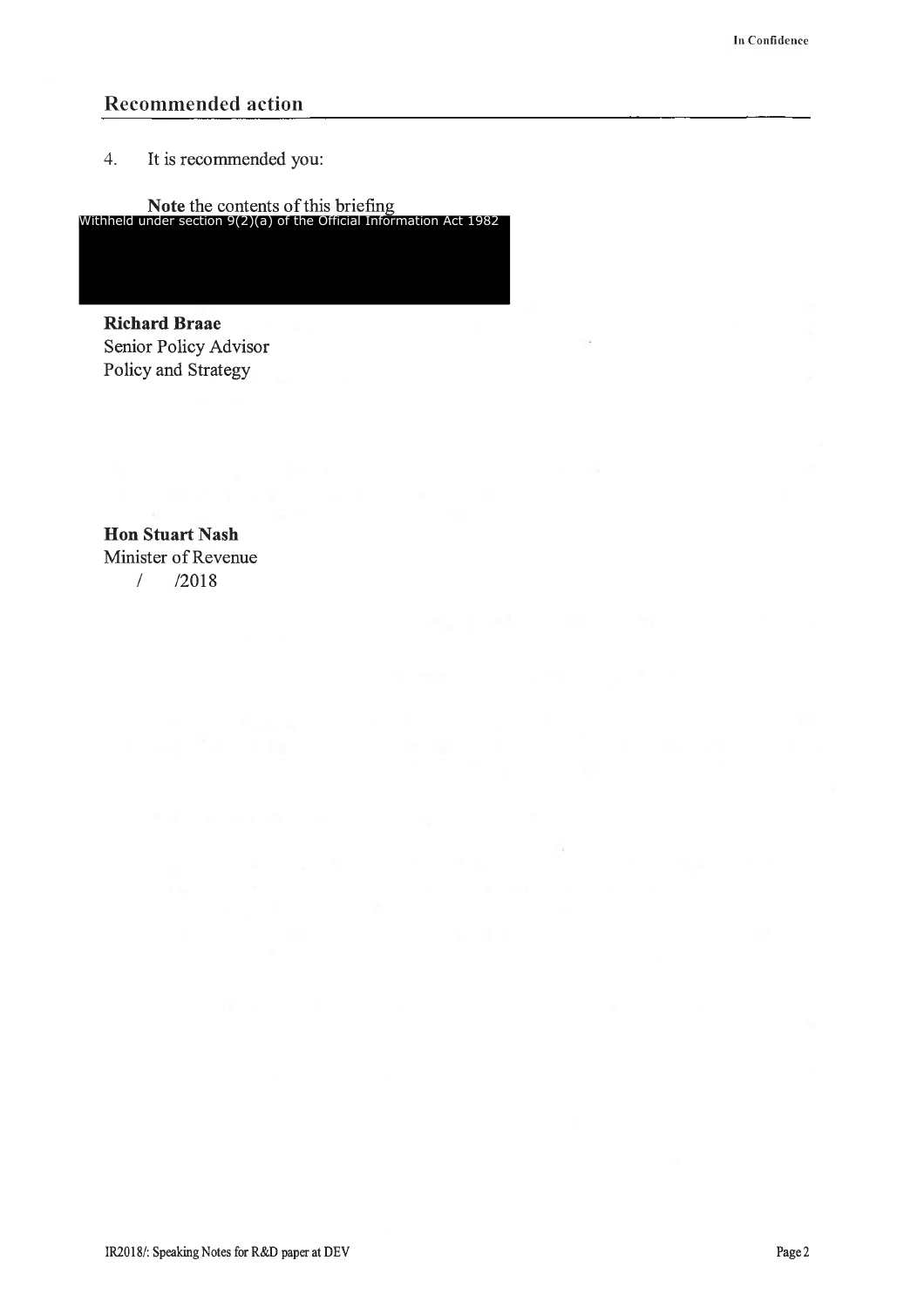# **Background**

5. Jointly with Min Woods, you are taking the Cabinet paper Research and Development Tax Incentive Discussion Document to the DEV Cabinet Committee on 11 April. (Briefing 2757 17-18, IR2018/205 refers.)

6. You are seeking approval to publish the Discussion Document *Fuelling Innovation to Transform our Economy* that will underpin consultation on the proposed R&D tax credit.

7. The Discussion Document does not commit the Government to any policy, but it signals the parameters of Government's intended support for the research, science and innovation sector.

8. We anticipate that Minister Woods will take the lead in introducing the item and responding to questions about how this policy fits into the wider picture of Government support business innovation. This briefing therefore addresses tax-related issues.

## **Tax-Related Questions that may be raised**

9. **Q:** What's the difference between a tax incentive and a tax credit?

10. Minister Woods has requested the policy be referred to as a tax incentive because this provides a better description of the outcome sought. The instrument is a tax credit  $-$  that's the technical way it will be described in the tax legislation.

11. **Q:** How does the proposed rate of 12.5% compare with Australia's tax credit scheme?

12. The Australian scheme is more complex than what's proposed for New Zealand so it's not possible to make a simple comparison of the schemes' generosity. For small businesses, the Australian scheme is at a higher effective rate ( 16%) and is refundable, so is more generous. For large firms, the Australian scheme is at a lower effective rate (8.5%) and is not refundable, so is less generous.

13. **Q:** Is there a risk that the proposed defmition will exclude firms undertaking valuable innovation that we want to be eligible for the subsidy?

14. With the definition, we are trying to balance two competing objectives:

- Including worthy R&D, while
- Excluding business as usual being recharacterised as R&D.